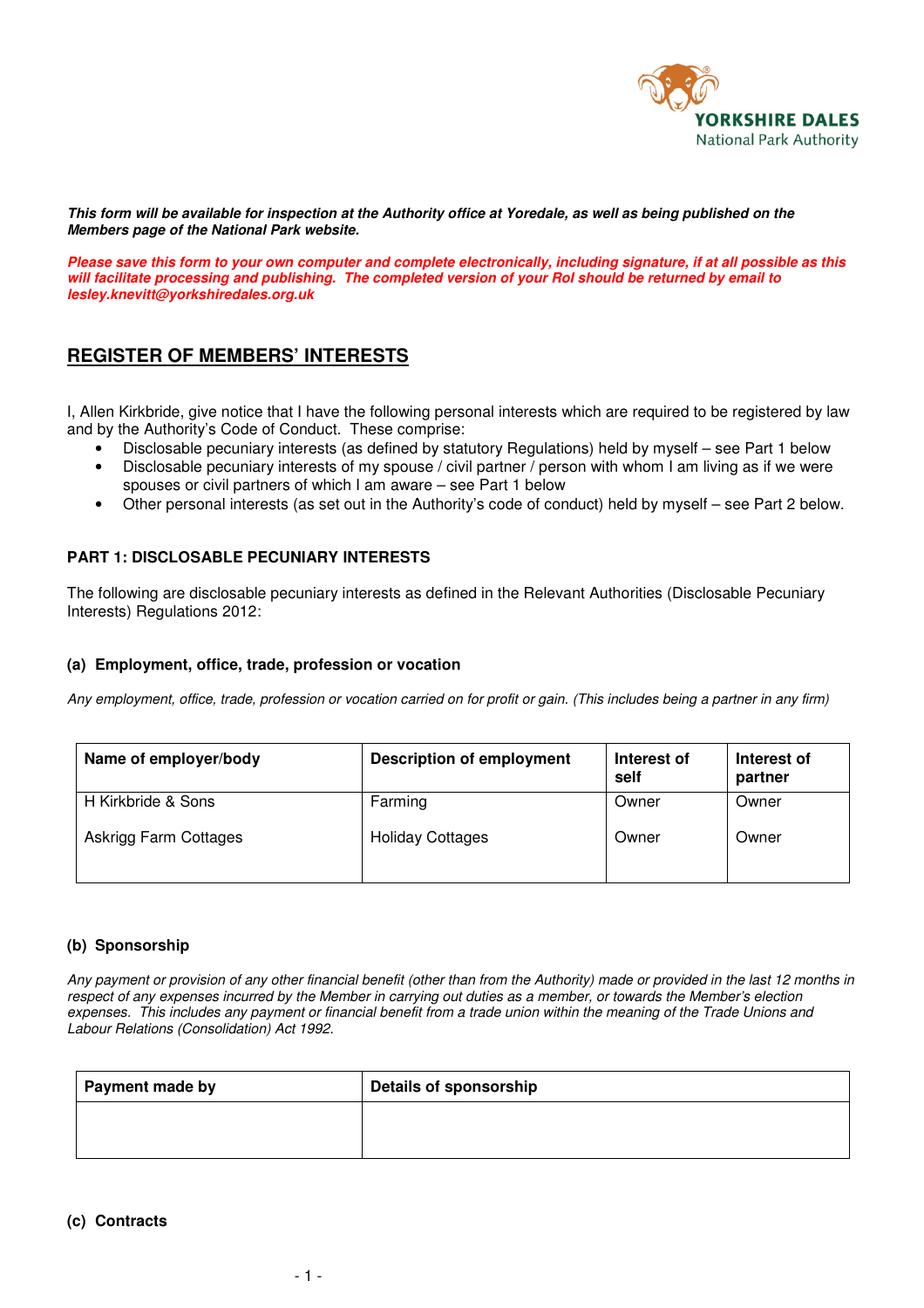*Any contract under which goods or services are to be provided or works are to be executed and which has not been fully discharged which is made between the Authority and* 

- *the Member; and/or*
- *to the Member's knowledge, their spouse or civil partner, a person with whom they are living as husband and wife, or a person with whom they are living as if they were civil partner; and/or*
- *any body in which any of the above have a beneficial interest*

| Name of contract | Details of contract | Interest of<br>self | Interest of<br>partner |
|------------------|---------------------|---------------------|------------------------|
|                  |                     |                     |                        |

#### **(d) Land**

*Any beneficial interest in land (not including an easement, servitude, interest or right in or over land which does not carry with it a right to occupy the land or to receive income) which is within the area of the Yorkshire Dales National Park.* 

| <b>Address of land</b>                                    | Details of land         | Interest of<br>self | Interest of<br>partner |
|-----------------------------------------------------------|-------------------------|---------------------|------------------------|
| Town Head Farm, Askrigg                                   | Farm                    | Co-owner,           | Co-owner               |
| Kirk Close, Faith Hill and Nanny End<br>Cottages, Askrigg | Holiday/rental Cottages | Joint-<br>Owner     | Joint-<br>Owner        |
| Mountain View, Askrigg                                    | Home                    | Joint-<br>Owner     | Joint-<br>Owner        |

#### **(e) Licences for land**

*Any licence (alone or jointly with others) to occupy land in the area of the Yorkshire Dales National Park for a month or longer.* 

| <b>Address of land</b> | <b>Details</b> | Interest of   Interest of<br>self | partner |
|------------------------|----------------|-----------------------------------|---------|
|                        |                |                                   |         |

## **(f) Corporate tenancies**

*Any tenancy where (to the Member's knowledge) the landlord is the Authority and the tenant is a body in which* 

- *the Member; and/or*
- *to the Member's knowledge, their spouse or civil partner, a person with whom they are living as husband and wife, or a person with whom they are living as if they were civil partners*

*has a beneficial interest.* 

| Address or description of land | <b>Details</b> | Interest of<br>self | Interest of<br>partner |
|--------------------------------|----------------|---------------------|------------------------|
|                                |                |                     |                        |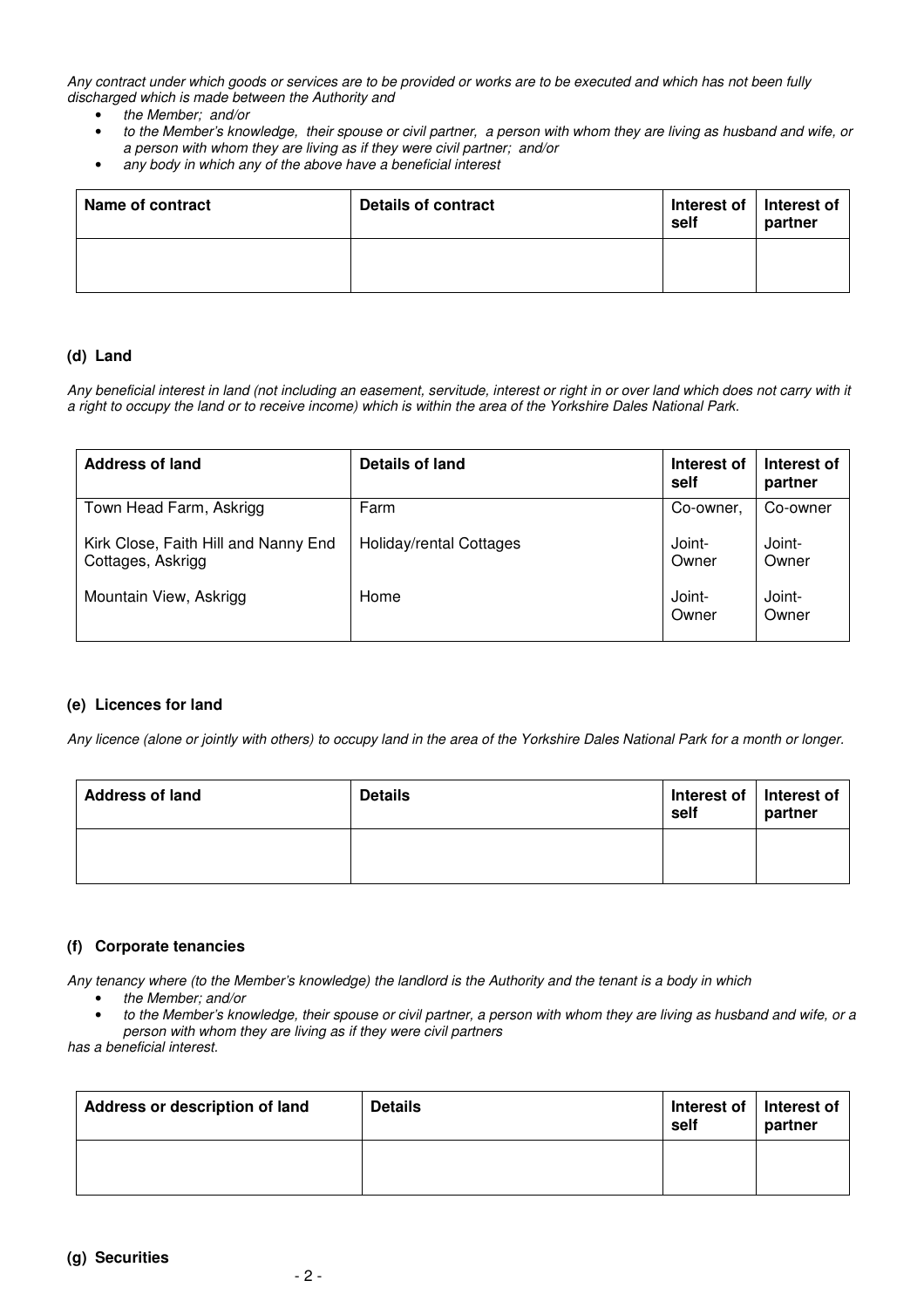*Any beneficial interest in securities of a body where that body (to the Member's knowledge) has a place of business or land in the Yorkshire Dales National Park and either:* 

- *The total nominal value of the securities exceeds £25000 or one hundredth of the total issued share capital of that body; or*
- *If the share capital of that body is of more than one class, the total nominal value of the shares of any one class in which* 
	- *the Member and/or* 
		- *to the Member's knowledge, their spouse or civil partner, a person with whom they are living as*
- *husband and wife, or a person with whom they are living as if they were civil partners*

*has a beneficial interest exceeds one hundredth of the total issued share capital of that class.* 

| Name of body concerned            | <b>Details</b> | Interest of self | Interest of<br>partner |
|-----------------------------------|----------------|------------------|------------------------|
| <b>Hawes Farmers Auction Mart</b> |                | Shareholder      | Shareholder            |

### **PART 2: OTHER PERSONAL INTERESTS**

The following are personal interests as defined in paragraph 3.3 of the Member Code of Conduct:

#### **(a) Your membership of any body to which you are appointed by the Authority**

*Please list your membership of any body to which you have been appointed or nominated by the Authority (including Partnerships).* 

| Name of body | <b>Details</b> |
|--------------|----------------|
|              |                |
|              |                |

#### **(b) Your membership of any public body**

*Please list your membership of any public authority or body exercising functions of a public nature (e.g. District/Borough Councils, Fire Authority, Police Authority and Parish Councils, School Governing Bodies etc).*

| Name of body                           | <b>Details</b> |
|----------------------------------------|----------------|
| Askrigg & Low Abbotside Parish Council | Member         |
|                                        |                |

#### **(c) Your membership of any charitable body**

*Please list your membership of, or position of general control or management in, any charity, or other body directed to charitable purposes.* 

| Name of body                             | <b>Details</b> |
|------------------------------------------|----------------|
| <b>Yorebridge Educational Foundation</b> | Member         |
| Yorebridge Sports Association            | Member         |
| Upper Wensleydale Community Partnership  | Member         |
| <b>Askrigg Friendly Society</b>          | Member         |
|                                          |                |